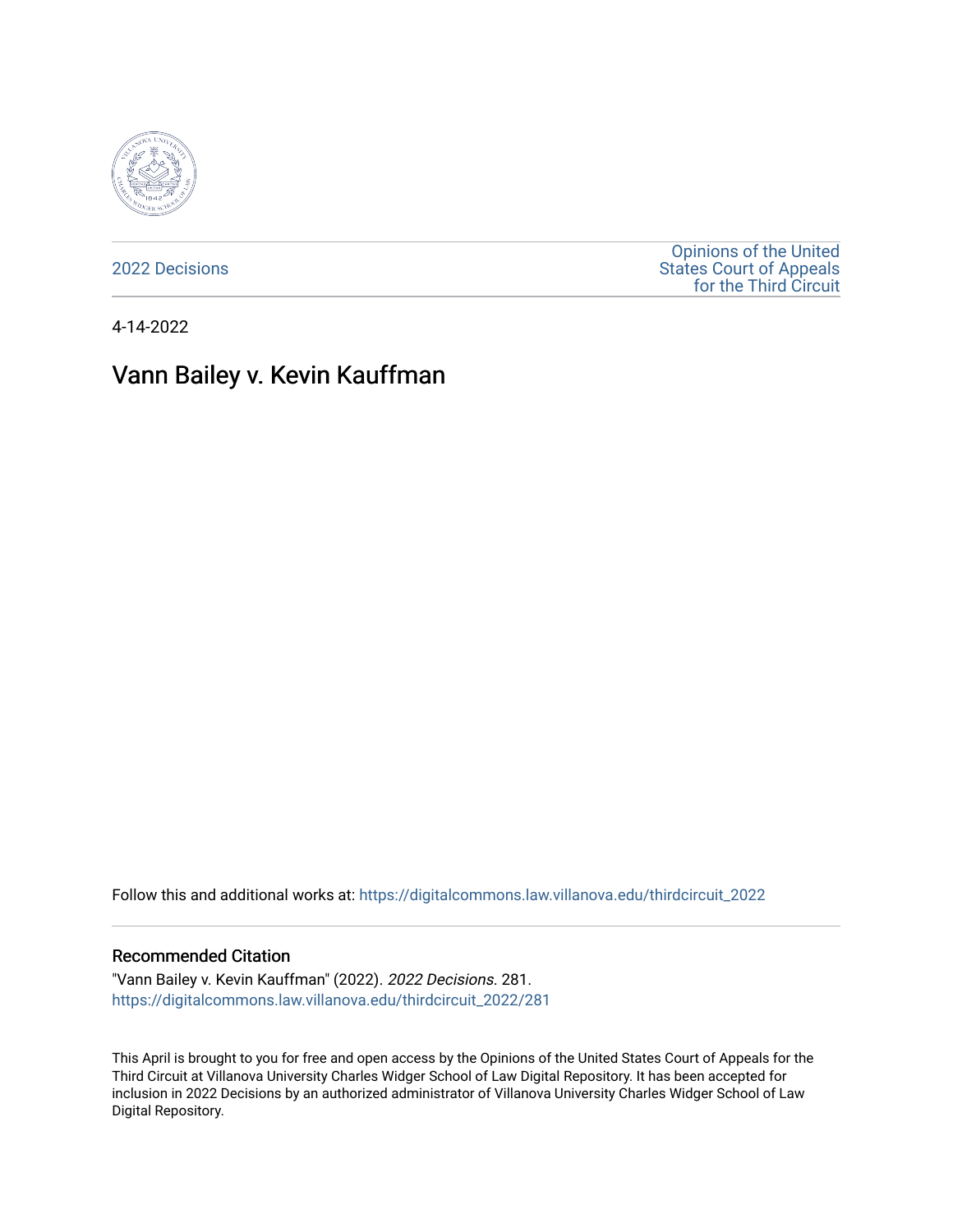### ALD-112 **NOT PRECEDENTIAL**

# UNITED STATES COURT OF APPEALS FOR THE THIRD CIRCUIT

\_\_\_\_\_\_\_\_\_\_\_

No. 21-3357 \_\_\_\_\_\_\_\_\_\_\_

## VANN L. BAILEY, Appellant

v.

KEVIN KAUFFMAN, Superintendent; BYRON BRUMBAUGH, Deputy Superintendent for Facilities Management; SCOTT WALTERS, Deputy Superintendent for Centralized Services; SERGEANT YOHN, Correctional Officer #2 (C.O. #2) C.O. LOFFERTY, Correctional Officer #1 (C.O. #1) and S. ELLENBERGER, Hearing Examiner

\_\_\_\_\_\_\_\_\_\_\_\_\_\_\_\_\_\_\_\_\_\_\_\_\_\_\_\_\_\_\_\_\_\_\_\_

On Appeal from the United States District Court for the Middle District of Pennsylvania (D.C. Civil Action No. 1:19-cv-01458) District Judge: Honorable Martin C. Carlson

\_\_\_\_\_\_\_\_\_\_\_\_\_\_\_\_\_\_\_\_\_\_\_\_\_\_\_\_\_\_\_\_\_\_\_\_

Submitted for Possible Dismissal Pursuant to 28 U.S.C. § 1915(e)(2)(B) or Summary Action Pursuant to Third Circuit LAR 27.4 and I.O.P. 10.6 March 24, 2022 Before: JORDAN, RESTREPO, and SCIRICA, Circuit Judges

> (Opinion filed April 14, 2022) \_\_\_\_\_\_\_\_\_

# OPINION\* \_\_\_\_\_\_\_\_\_

PER CURIAM

<sup>\*</sup> This disposition is not an opinion of the full Court and pursuant to I.O.P. 5.7 does not constitute binding precedent.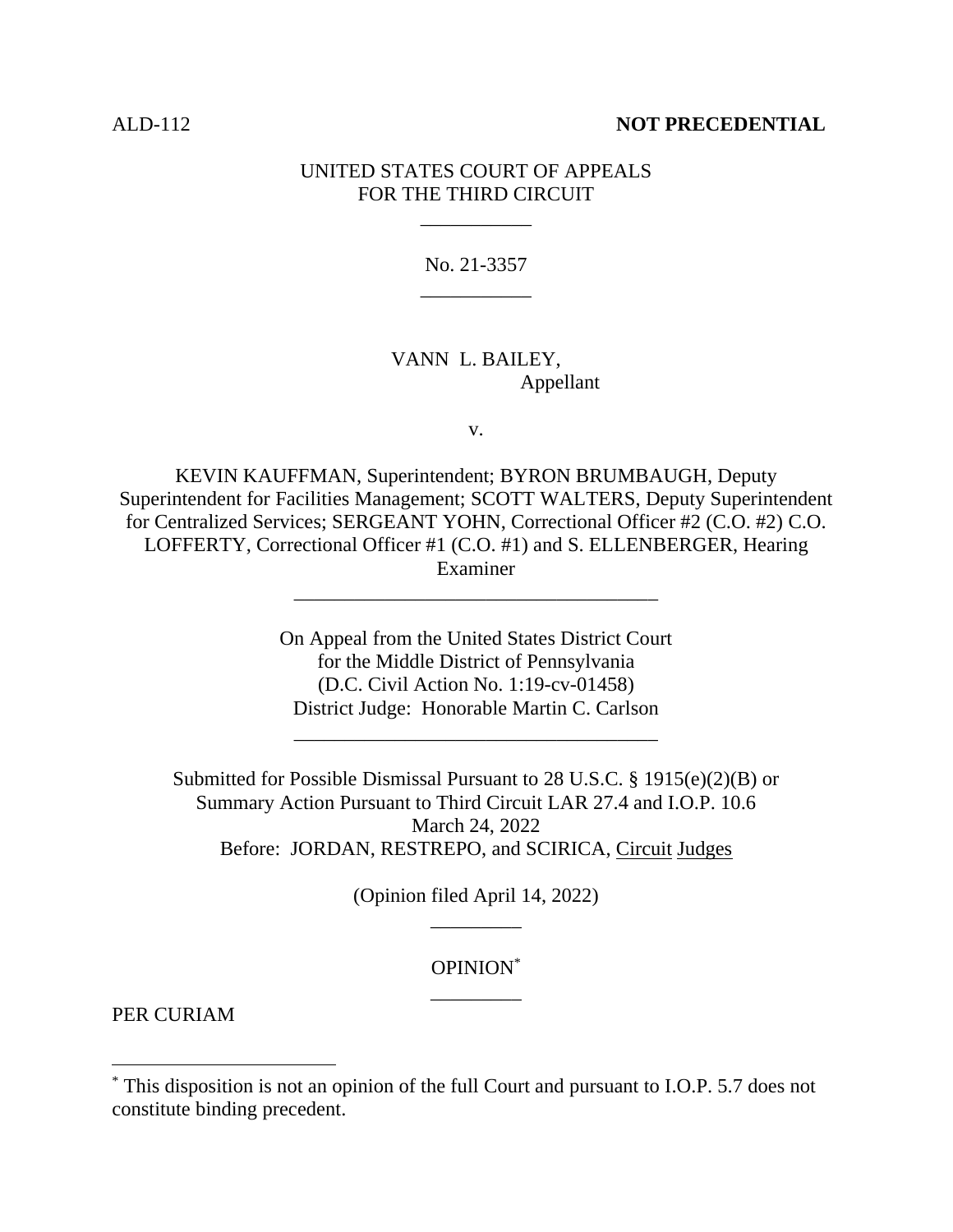Vann Lamont Bailey, an inmate at State Correctional Institution – Huntingdon proceeding pro se and in forma pauperis, appeals from the District Court's order granting defendants' motion to dismiss. For the reasons that follow, we will summarily affirm.

I.

In 2019, Bailey filed a civil rights action in the Court of Common Pleas of Huntingdon County, Pennsylvania, against defendants, who removed the case to the District Court for the Middle District of Pennsylvania. In his second amended complaint, which is the operative pleading, Bailey alleged violations of the First, Eighth, and Fourteenth Amendments. Specifically, Bailey alleged as follows: in 2018, defendants searched his property and seized a greeting card he received from his mother, which they tested for drugs using unreliable testing methods and erroneously found to contain the drug suboxone. Bailey was issued misconducts for possession of a controlled substance and possession of contraband. Throughout the disciplinary proceedings, Bailey requested that the greeting card be retested to disprove the presence of suboxone, but his requests were denied. As a result, Bailey was confined to disciplinary custody for 45 days and prohibited from visiting with his mother. $<sup>1</sup>$ </sup>

<sup>&</sup>lt;sup>1</sup> In his second amended complaint, Bailey alleged that he lost visitation rights with his "elderly sick mother." See Second Am. Compl., District Ct. ECF No. 49. However, in his response to defendants' motion to dismiss, Bailey referenced "visitation rights with his family." See Response, District Ct. ECF No. 60; see also DOC Policy, District Ct. ECF No. 54-1, p 14 (providing for the suspension of visits for specified time periods for drug possession). Thus, it is not entirely clear whether he challenges the suspension of visitation with his mother specifically or a more general suspension of visitation. In either case, as explained below, Bailey's claims fail.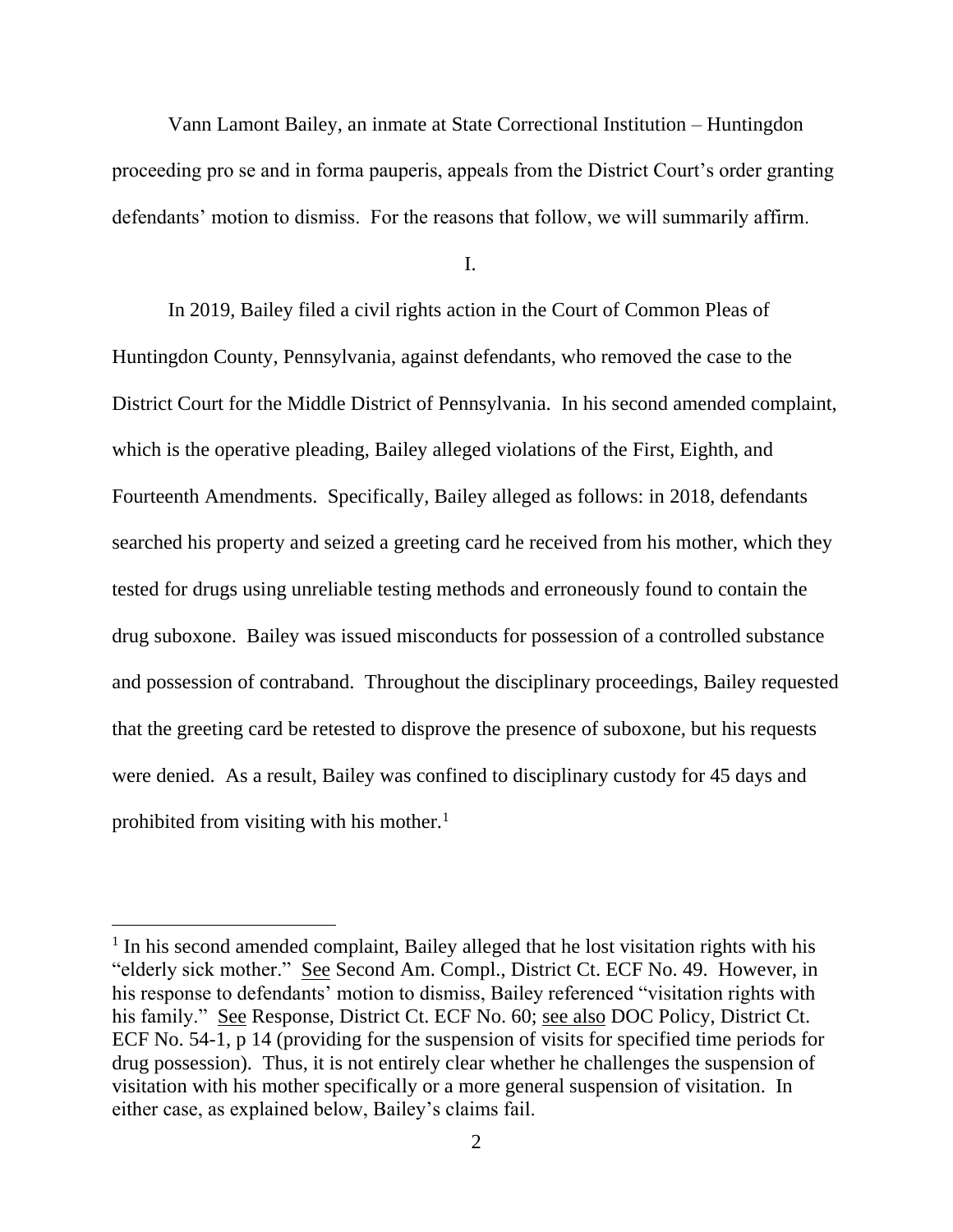Defendants filed a motion to dismiss and the District Court granted it, concluding, first, that Bailey failed to state a claim for the violation of his First Amendment right to association because the prison policy restricting visitation served a legitimate penological interest; second, that Bailey failed to state a claim for the violation of his Eighth Amendment rights because placement in disciplinary custody was not a dramatic departure from the accepted standards of confinement conditions; third, that Bailey failed to state an Equal Protection claim where he failed to allege that any particular defendant personally treated him differently than other similarly situated inmates and where there was a rational basis for his treatment; and fourth, that Bailey failed to state a procedural due process claim because he was afforded the required minimum procedural protections and the testing methods satisfied the burden of proof required in a prison disciplinary setting. This appeal follows.

### II.

We have jurisdiction pursuant to 28 U.S.C. § 1291 and review the District Court's grant of a motion to dismiss under Rule 12(b)(6) de novo. See Newark Cab Ass'n v. City of Newark, 901 F.3d 146, 151 (3d Cir. 2018). A motion to dismiss under Rule 12(b)(6) tests the legal sufficiency of the complaint and, to survive such a motion, "a complaint must contain sufficient factual matter, accepted as true, to state a claim to relief that is plausible on its face." Santiago v. Warminster Twp., 629 F.3d 121, 128 (3d Cir. 2010) (citations and quotation marks omitted). As a pro se litigant, Bailey is entitled to liberal construction of his complaint. See Erickson v. Pardus, 551 U.S. 89, 94 (2007) (per curiam). We may summarily affirm "on any basis supported by the record" if the appeal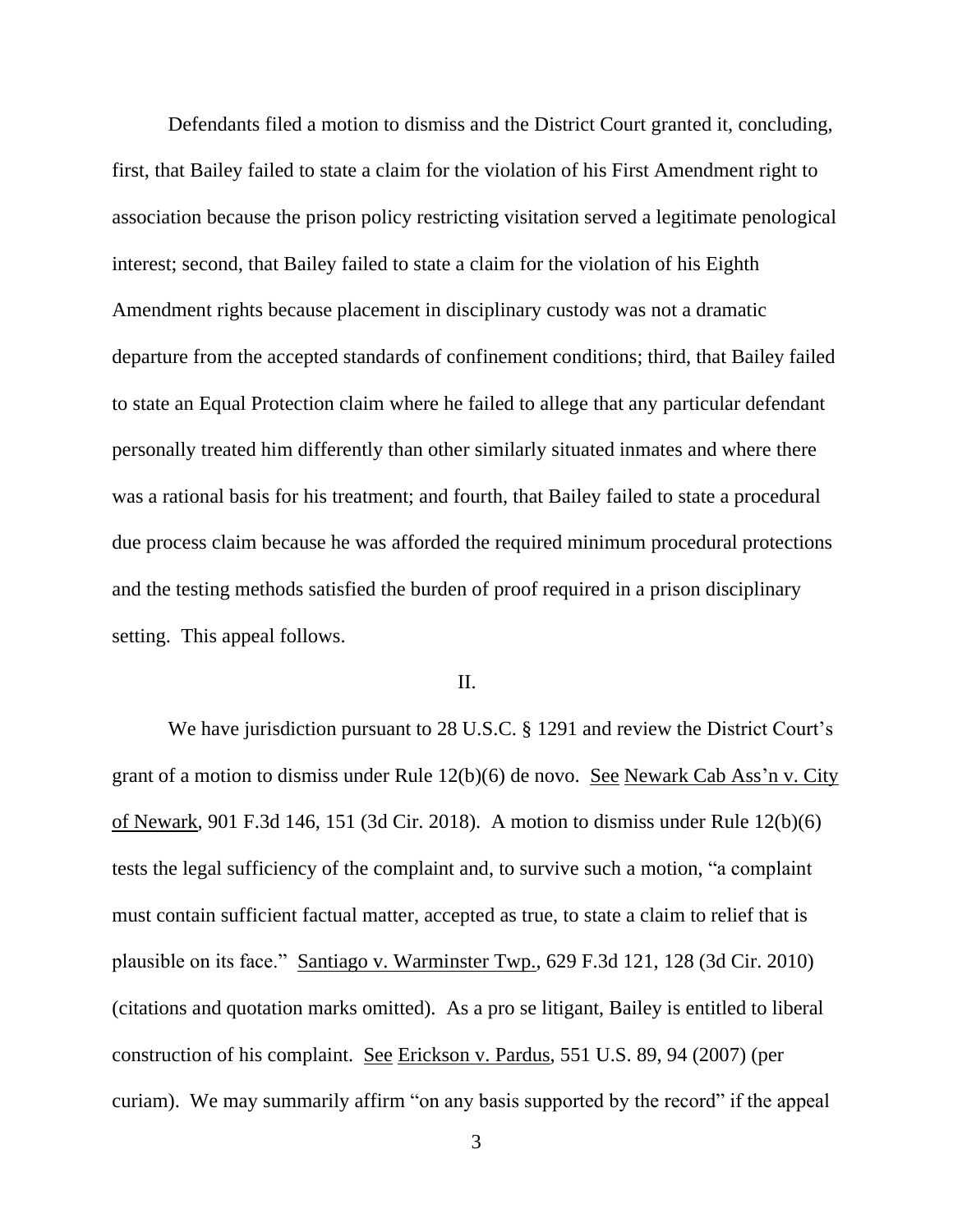does not present a substantial question. See Murray v. Bledsoe, 650 F.3d 246, 247 (3d Cir. 2011) (per curiam); 3d Cir. L.A.R. 27.4; I.O.P. 10.6.

### III.

First, the District Court properly dismissed Bailey's First Amendment claim. An inmate "retains those First Amendment rights that are not inconsistent with his status as a prisoner or with the legitimate penological objectives of the corrections system." Newman v. Beard, 617 F.3d 775, 781 (3d Cir. 2010) (quotation marks and citations omitted). The "freedom of association is among the rights least compatible with incarceration," and "[s]ome curtailment of that freedom must be expected in the prison context." Overton v. Bazzetta, 539 U.S. 126, 131 (2003) (quotation marks and citations omitted). "[W]hen a prison regulation impinges on inmates' constitutional rights, the regulation is valid if it is reasonably related to legitimate penological interests." Turner v. Safley, 482 U.S. 78, 89 (1987).

Bailey complained that his First Amendment right to freedom of association was violated when he was prohibited from visiting with his mother. Such a temporary suspension of visitation with one visitor does not violate "civilized standards of humanity and decency." See Renchenski v. Williams, 622 F.3d 315, 338 (3d Cir. 2010) (quotation marks omitted). Moreover, to the extent that Bailey challenged a more general restriction on visitation, restricting visitation when he was found in possession of controlled substances circumstances "serves the legitimate goal of deterring the use of drugs and alcohol within the prisons" and constitutes "a proper and even necessary management

4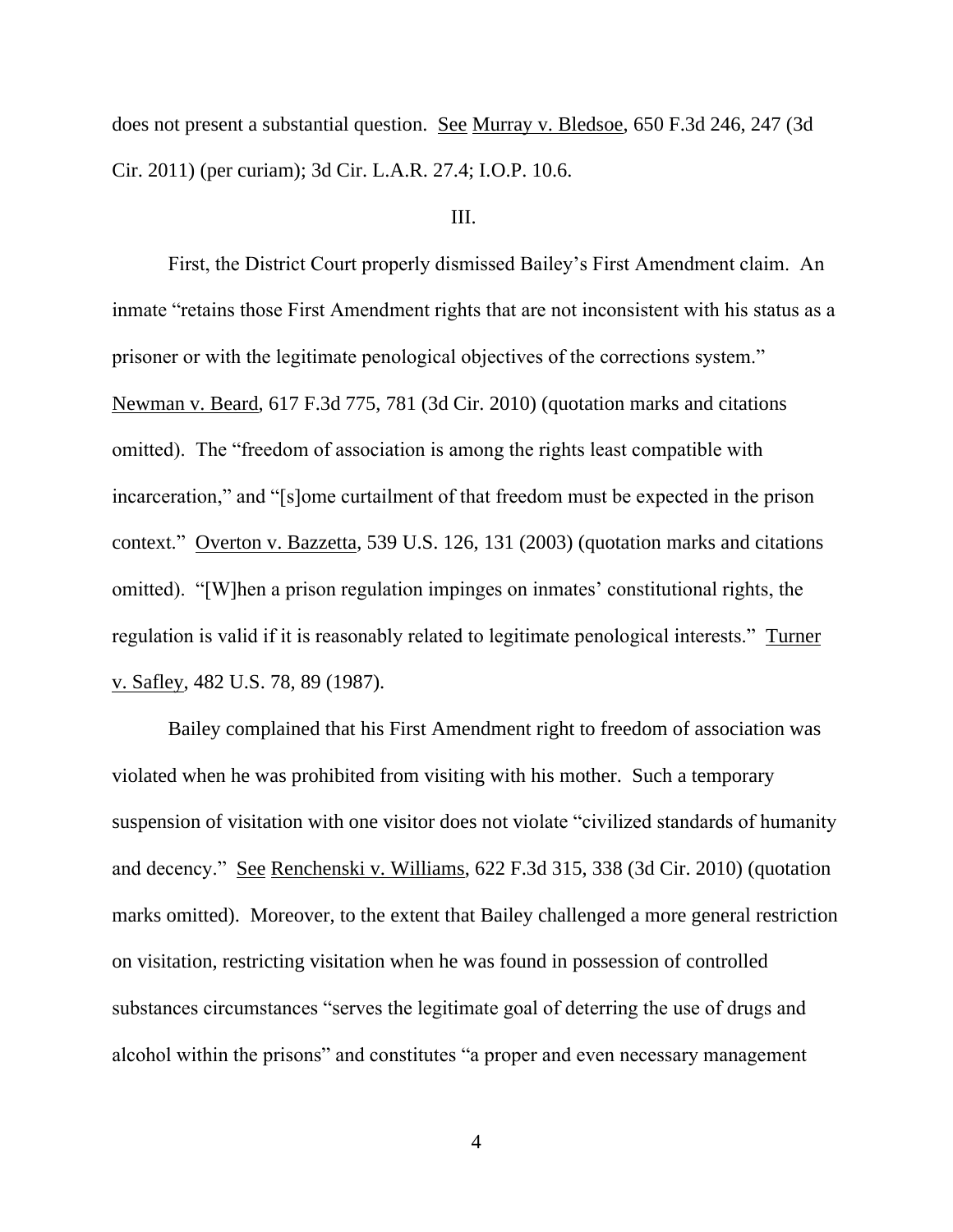technique to induce compliance with the rules of inmate behavior." Overton, 539 U.S. at 134.

### IV.

Next, the District Court properly dismissed Bailey's Eighth Amendment claim.In determining whether prison officials have violated the Eighth Amendment, we apply twoprong test: "(1) the deprivation must be objectively, sufficiently serious; a prison official's act or omission must result in the denial of the minimal civilized measure of life's necessities; and (2) the prison official must have been deliberately indifferent to inmate health or safety." Porter v. Pennsylvania Dep't of Corr., 974 F.3d 431, 441 (3d Cir. 2020) (cleaned up). "[P]unitive isolation is not necessarily unconstitutional, but it may be, depending on the duration of the confinement and the conditions." Hutto v. Finney, 437 U.S. 678, 685 (1978) (cleaned up).

Bailey does not allege that he was denied any of life's necessities during his time in disciplinary custody. See Griffin v. Vaughn, 112 F.3d 703, 709 (3d Cir. 1997) (finding no Eighth Amendment violation where the inmate's segregation was not accompanied by the denial of basic human needs, such as food, clothing, shelter, sanitation, medical care, or personal safety). Nor does he allege that he suffered the infliction of pain or injury, or a deliberate indifference to the risk that it might occur. Bailey's 45 days in disciplinary custody were not a dramatic departure from accepted standards for conditions of confinement for inmates, and instead were typical of the disciplinary housing that a prisoner would reasonably anticipate receiving at some point during his incarceration. See Torres v. Fauver, 292 F.3d 141, 150 (3d Cir. 2002) (explaining that disciplinary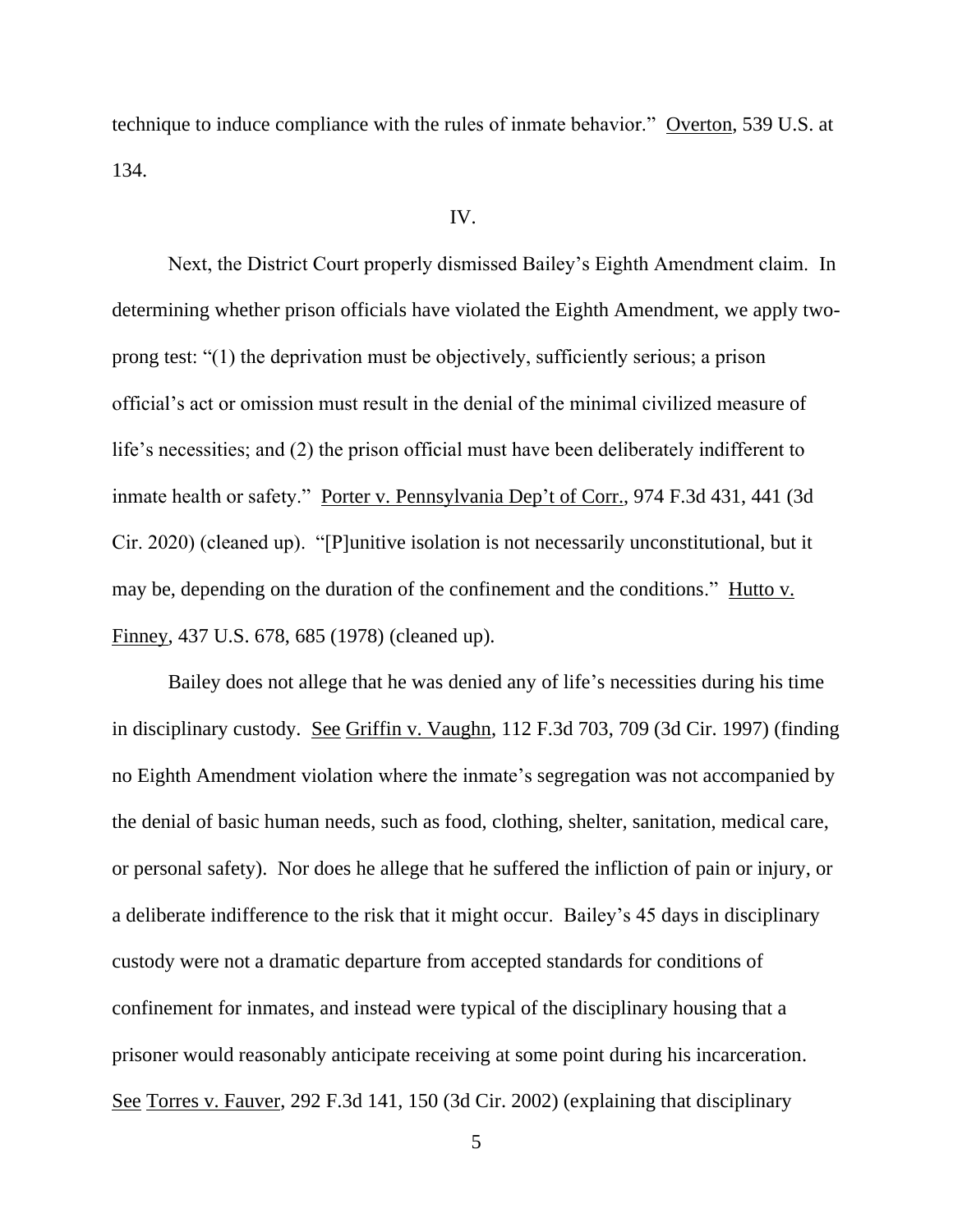detention is the sort of confinement that inmates should reasonably anticipate receiving during incarceration).<sup>2</sup>

### V.

Finally, the District Court properly dismissed Bailey's Fourteenth Amendment claims. First, because Bailey has not alleged membership in a protected class, his equal protection claim must be premised on a "class-of-one" theory, which requires him to allege, at a minimum, "that he was intentionally treated differently from others similarly situated by the defendant and that there was no rational basis for such treatment." Phillips v. Cnty. of Allegheny, 515 F.3d 224, 243 (3d Cir. 2008).

Bailey complained that he was intentionally treated differently from other inmates who were charged with controlled substance misconduct because he, unlike the other inmates, was prohibited from procuring a second drug test to confirm or dispute the accuracy of the initial test. To support his claim, Bailey presented affidavits from three inmates who tested positive for marijuana or suboxone via instant urine screen during May 2021 and who were provided a second urine test to verify the results. However, Bailey was not similarly situated with these other inmates: his misconduct occurred about three years before the other inmates' and involved the possession of a greeting card he received in the mail that tested positive for suboxone via a Nark II reagent test, while the

<sup>&</sup>lt;sup>2</sup> To the extent that Bailey alleged an Eighth Amendment violation related to the restriction of his visitation privileges, "[w]ithdrawing visitation privileges for a limited period in order to effect prison discipline is not a dramatic departure from accepted standards for confinement conditions." Overton, 539 U.S. at 127.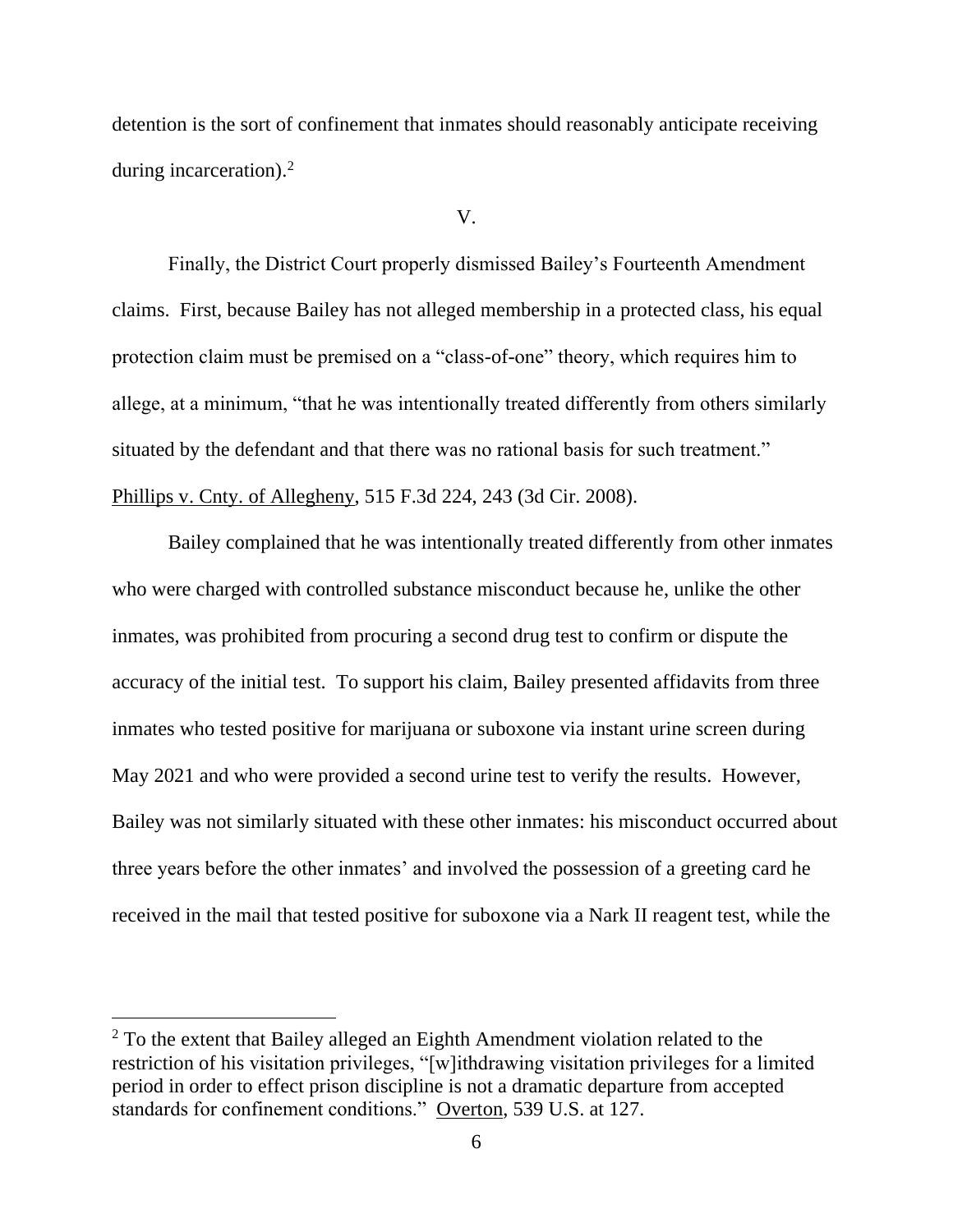other inmates' misconduct involved the use of marijuana or suboxone as identified via a urine screen. Therefore, the District Court properly dismissed this claim.

Bailey also alleged that his due process rights were violated during the disciplinary proceedings because the decision-making body was not impartial and because he was unable to present evidence, including a retest of the greeting card and statements from other inmates who were exonerated after receiving a second drug test.

"To maintain a procedural due process claim, [a plaintiff] must show that: (1) Defendants deprived him of an individual liberty interest that is encompassed within the Fourteenth Amendment's protection, and (2) the procedures Defendants made available to him did not provide due process of law." Steele v. Cicchi, 855 F.3d 494, 507 (3d Cir. 2017).

> A prisoner may be deprived of a liberty interest in violation of the Constitution in two ways: (1) when severe changes in conditions of confinement amount to a grievous loss that should not be imposed without the opportunity for notice and an adequate hearing; and (2) when state statutes and regulations create a liberty interest in freedom from restraint that imposes an atypical and significant hardship on the inmate in relation to the ordinary incidents of prison life, thereby triggering due process protection.

Williams, 622 F.3d at 325 (quotation marks and citation omitted). "[I]nmates are generally not entitled to procedural due process in prison disciplinary hearings because the sanctions resulting from those hearings do not usually affect a protected liberty interest." Burns v. Pennyslvania Dep't of Corr., 642 F.3d 163, 171 (3d Cir. 2011).

Here, Bailey's punishment consisted of a 45-day period in disciplinary custody and the suspension of visitation with his mother. These sanctions were insufficient to